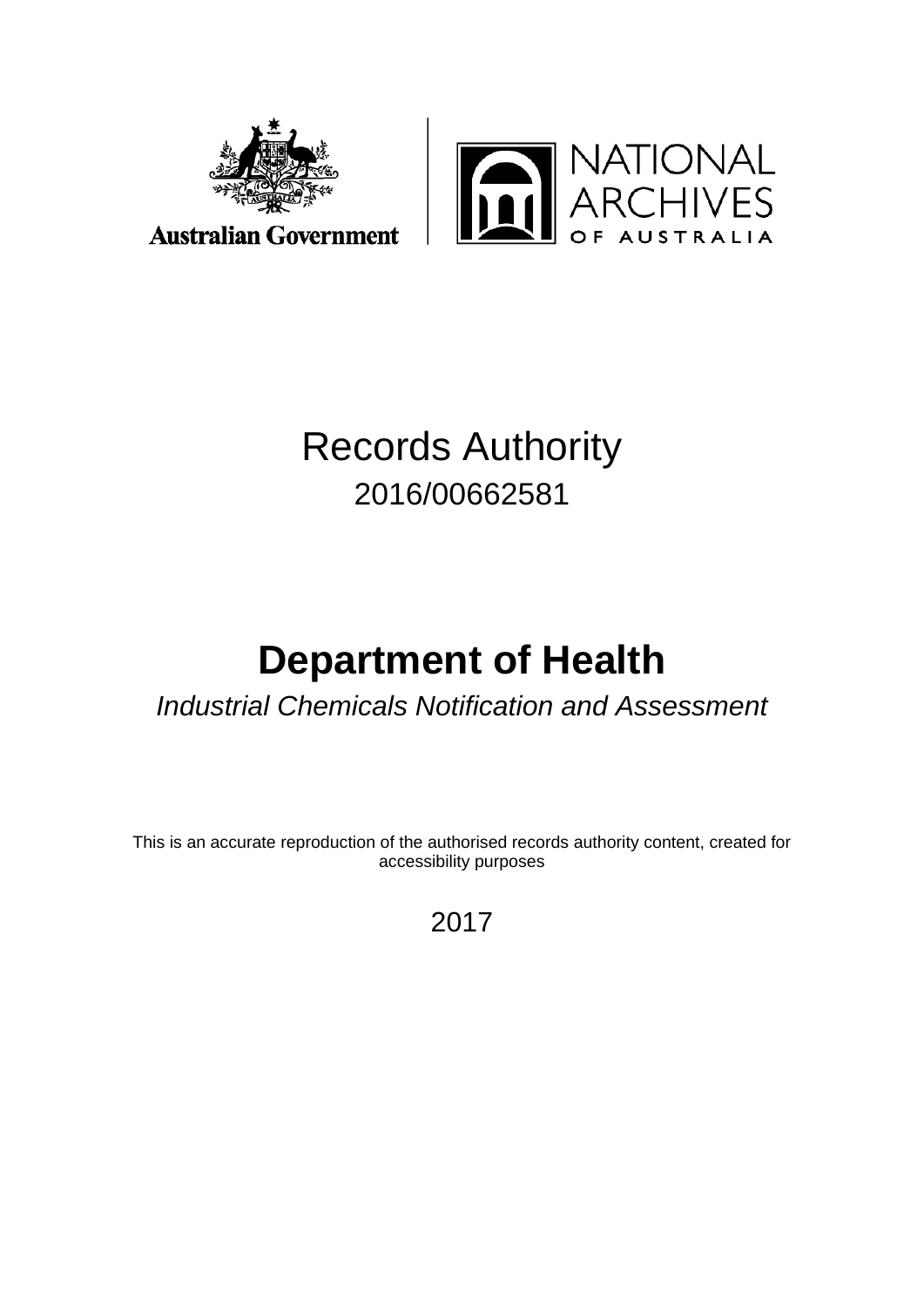

© Commonwealth of Australia (National Archives of Australia) 2017

### **Copyright**

This product, excluding the National Archives of Australia logo, Commonwealth Coat of Arms or registered trademark, has been licensed under a Creative Commons Attribution-Non-Commercial (CC-BY-NC) Version 4.0 International Licence. You may share, copy, redistribute, remix, transform and build upon this work for non-commercial purposes only. However, you must attribute the National Archives of Australia as the copyright holder of the original work, include the attribution as set out below and indicate if changes were made. The full terms and conditions of this licence are available at [www.creativecommons.org.](http://www.creativecommons.org/)

### **Attribution**

This records authority is licenced by the Commonwealth of Australia (National Archives of Australia) under a Creative Commons Attribution-Non-Commercial (CC-BY-NC) Version 4.0 International Licence. The original version can be found [on our website.](http://www.naa.gov.au/)

### **Accessibility**

This is an accurate reproduction of the authorised records authority content, created for accessibility purposes.

### **Contact Us**

Enquiries relating to copyright or accessibility should be emailed to [recordkeeping@naa.gov.au.](mailto:recordkeeping@naa.gov.au)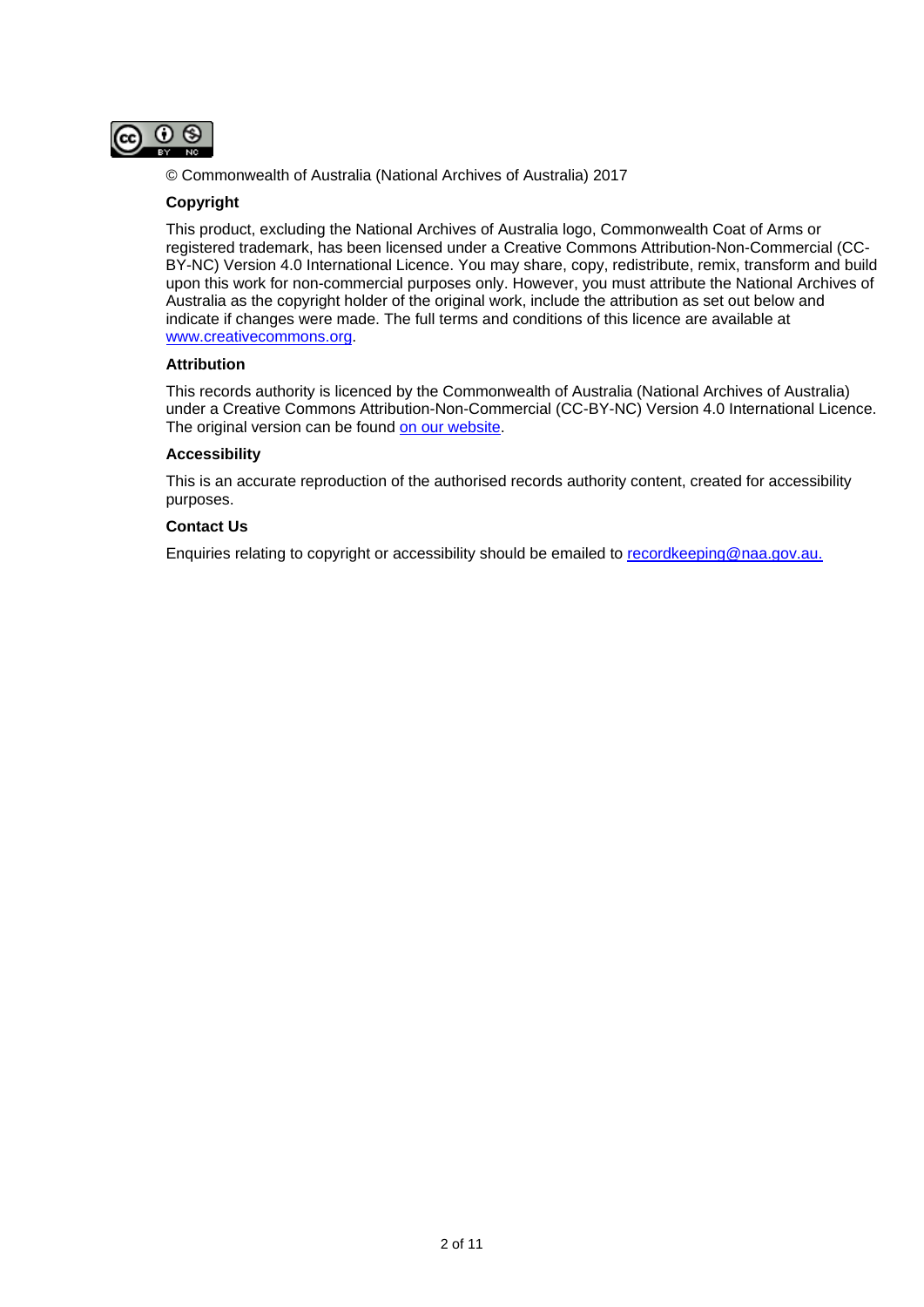# **CONTENTS**

| <b>INTRODUCTION</b><br><u> 1980 - Andrea Andrew Maria (h. 1980).</u> |   |
|----------------------------------------------------------------------|---|
|                                                                      |   |
|                                                                      | 5 |
| <b>AUTHORISATION AUTHORISATION</b>                                   |   |
| INDUSTRIAL CHEMICALS NOTIFICATION AND ASSESSMENT                     |   |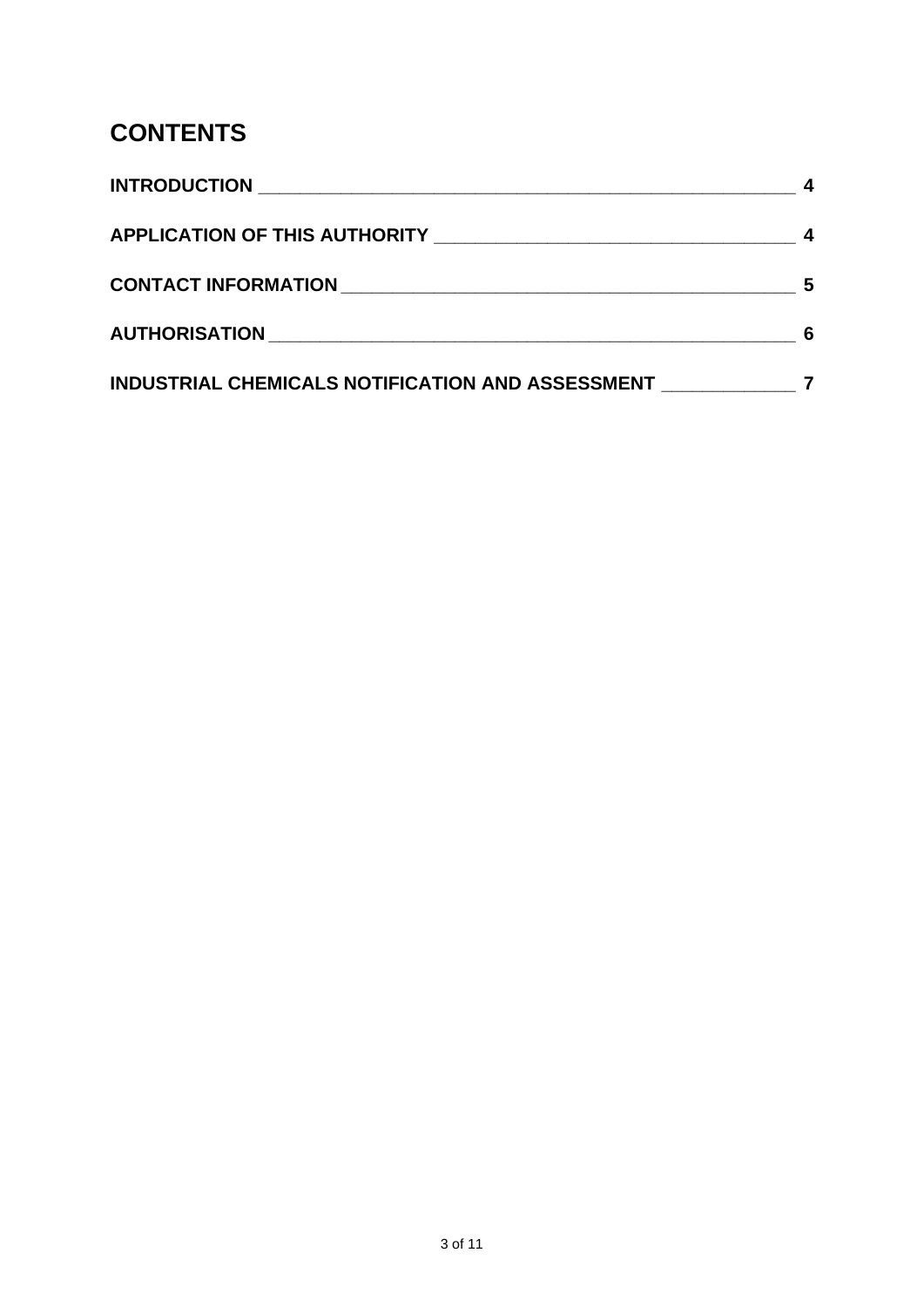## <span id="page-3-0"></span>**INTRODUCTION**

The Department of Health and the National Archives of Australia have developed this records authority to set out the requirements for keeping or destroying records for the core business area of Industrial Chemicals Notification and Assessment. It represents a significant commitment on behalf of the Department of Health to understand, create and manage the records of its activities.

This authority is based on the identification and analysis of the business of the Department of Health. It takes into account the agency's legal and organisational information management requirements, and the interests of stakeholders, the agency and the National Archives of Australia.

The authority sets out those records that need to be retained as national archives and specifies the minimum length of time that temporary records need to be kept. This authority gives the Department of Health permission under the *Archives Act 1983*, for the destruction of the temporary records described after the minimum retention period has expired. Retention periods for these temporary records are based on: an assessment of business needs; broader organisational accountability requirements; and community expectations, and are approved by the Archives on the basis of information provided by the agency.

As changes in circumstances may affect future information management requirements, the periodic review of this authority is recommended. All amendments must be approved by the Archives.

## <span id="page-3-1"></span>**APPLICATION OF THIS AUTHORITY**

- 1. This authority is to be used to determine how long records must be kept. Records are matched to the relevant core business and records class in the authority.
	- Where the minimum retention period has expired and the records are not needed for Departmental business they should be destroyed as authorised in this authority;
	- Records that have not reached the minimum retention period must be kept until they do; and
	- Records that are identified as 'retain as national archives' are to be transferred to the National Archives for preservation.
- 2. This authority should be used in conjunction with general records authorities such as:
	- the Administrative Functions Disposal Authority (AFDA) and/or AFDA Express issued by the National Archives to cover business processes and records common to Australian Government agencies; and
	- General Records Authority (31) Destruction of source or original records after digitisation, conversion or migration (2015).
- 3. The normal administrative practice (NAP) provision of the *Archives Act 1983* gives agencies permission to destroy certain records without formal authorisation. This usually occurs where records are duplicated, facilitative or for short-term use only. NAP does not replace arrangements agreed to in this authority but can be used as a tool to assist in identifying records for destruction together with an agency's records authority or authorities, and with AFDA and AFDA Express. The National Archives recommends that agencies develop and implement a NAP policy. Advice and guidance on destroying records as a normal administrative practice and on how to develop an agency NAP policy is available from the National Archives' website at [www.naa.gov.au.](http://www.naa.gov.au/)
- 4. Records that are reasonably likely to be needed as evidence in a current or future judicial proceeding or are subject to a request for access under the *Archives Act 1983*, the *Freedom of Information Act 1982* or any other relevant Act must not be destroyed until the action has been completed.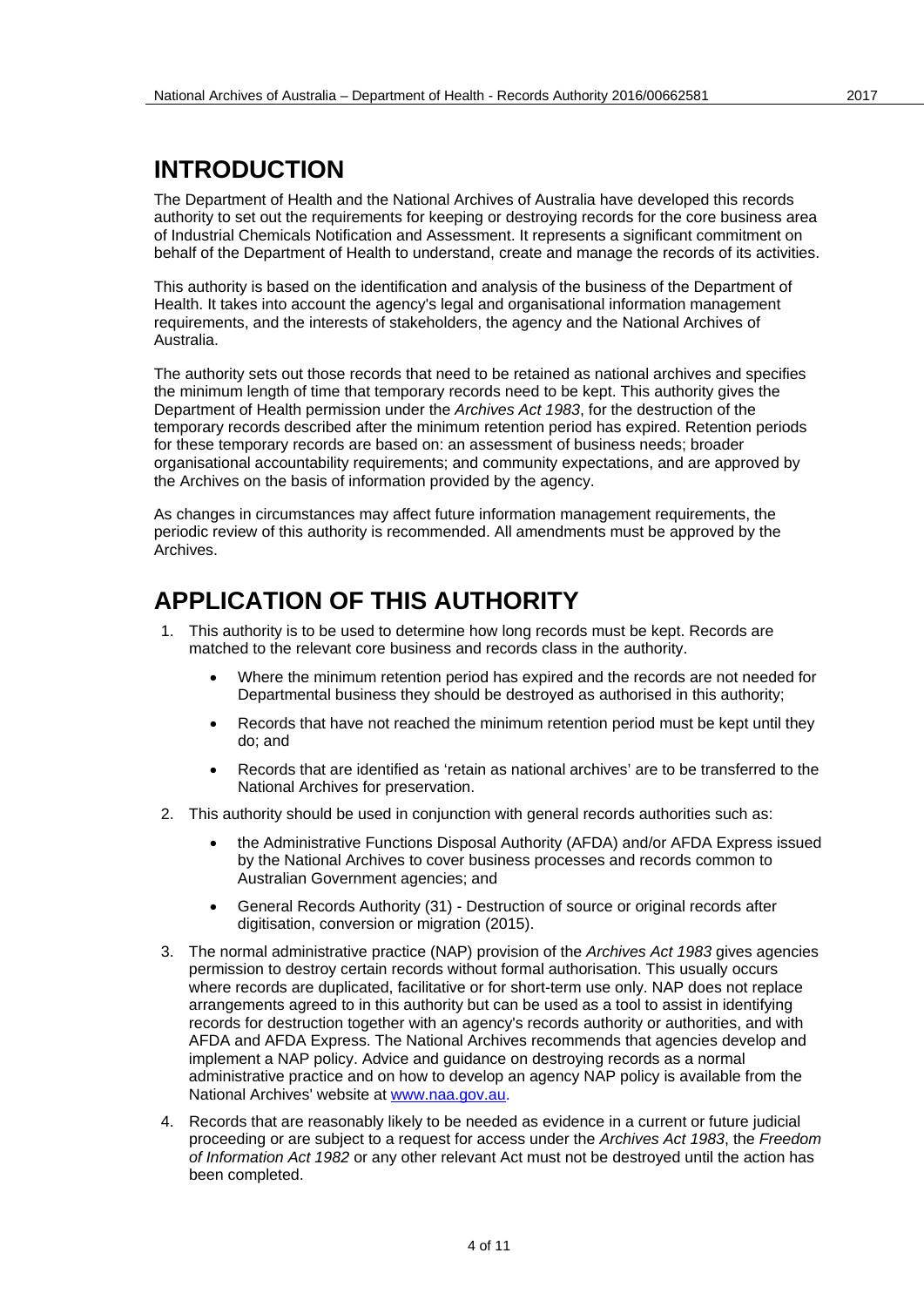- 5. Records subject to a disposal freeze must not be destroyed until the freeze has been lifted. Further information about disposal freezes and whether they affect the application of this authority is available from the National Archives website at [www.naa.gov.au.](http://www.naa.gov.au/)
- 6. Where the method of recording information changes (for example from a manual system to an electronic system, or when information is migrated from one system to a new system) this authority can still be applied, providing the records document the same core business. The information must be accessible for the period of time prescribed in this authority. The agency will need to maintain continuing access to the information, including digital information, for the periods prescribed in this records authority or until the information is transferred into the custody of the National Archives.
- 7. In general, retention requirements indicate a minimum period for retention. The Department of Health may extend minimum retention periods if it considers that there is an administrative need to do so, without further reference to the National Archives. Where the Department of Health believes that its accountability will be substantially compromised because a retention period or periods are not adequate, it should contact the National Archives for review of the retention period.
- 8. Records coming within 'retain as national archives' classes in this authority have been determined to be part of the archival resources of the Commonwealth under Section 3C of the *Archives Act 1983*. The determination of Commonwealth records as archival resources of the Commonwealth obliges agencies to transfer the records to the National Archives when they cease to be current and, in any event, within 15 years of the records coming into existence, under Section 27 of the *Archives Act 1983*.
- 9. Records in the care of agencies should be appropriately stored, managed and preserved. Agencies need to meet this obligation to ensure that the records remain authentic and accessible over time. Under Section 31 of the *Archives Act 1983*, access arrangements are required for records that become available for public access including those records that remain in agency custody.
- 10. Appropriate arrangements should be made with the National Archives when records are to be transferred into custody. The National Archives accepts for transfer only those records designated as national archives. Records created digitally after 1 January 2016 can be transferred in digital formats only.
- 11. Advice on how to use this authority is available from the agency's information manager. If there are problems with the application of the authority that cannot be resolved, please contact the National Archives.

## <span id="page-4-0"></span>**CONTACT INFORMATION**

For assistance with this authority or for advice on other information management matters, please contact National Archives' Agency Service Centre.

Parkes ACT 2600 PO Box 4924 Kingston ACT 2604

Queen Victoria Terrace Email: [recordkeeping@naa.gov.au](mailto:recordkeeping@naa.gov.au)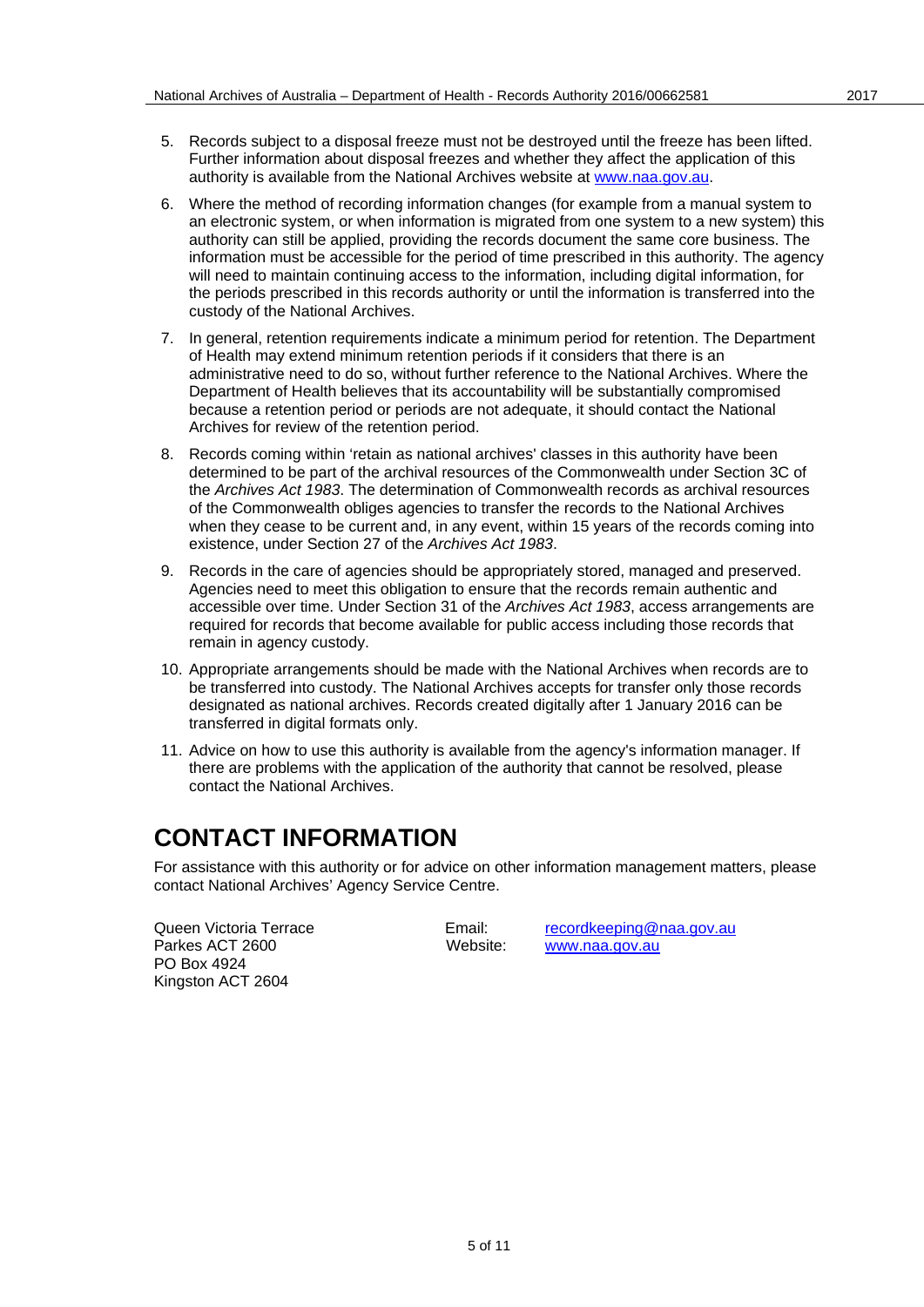## <span id="page-5-0"></span>**AUTHORISATION**

## **RECORDS AUTHORITY 2016/00662581**

| Person to whom notice of<br>authorisation is given: | Mr Martin Bowles PSM<br>Secretary<br>Department of Health<br>GPO Box 9848 |
|-----------------------------------------------------|---------------------------------------------------------------------------|
|                                                     | Canberra ACT 2601                                                         |

| <b>Purpose:</b>     | Authorises arrangements for the disposal of records in accordance with<br>Section 24(2)(b) of the Archives Act 1983                                                                             |
|---------------------|-------------------------------------------------------------------------------------------------------------------------------------------------------------------------------------------------|
|                     | Determines records classed as 'retain as national archives' in this<br>records authority to be part of the archival resources of the<br>Commonwealth under section 3C of the Archives Act 1983. |
|                     |                                                                                                                                                                                                 |
| <b>Application:</b> | All core business records relating to Industrial Chemicals Notification<br>and Assessment.                                                                                                      |
|                     |                                                                                                                                                                                                 |

This authority gives permission for the destruction, retention or transfer to the National Archives of Australia of the records described. This authority will apply only with the consent of the agency currently responsible for the business documented in the records described.

Authorising Officer **Contract Contract Contract Contract Contract Contract Contract Contract Contract Contract Contract Contract Contract Contract Contract Contract Contract Contract Contract Contract Contract Contract Con** 

6 March 2017

Anne Lyons Assistant Director-General National Archives of Australia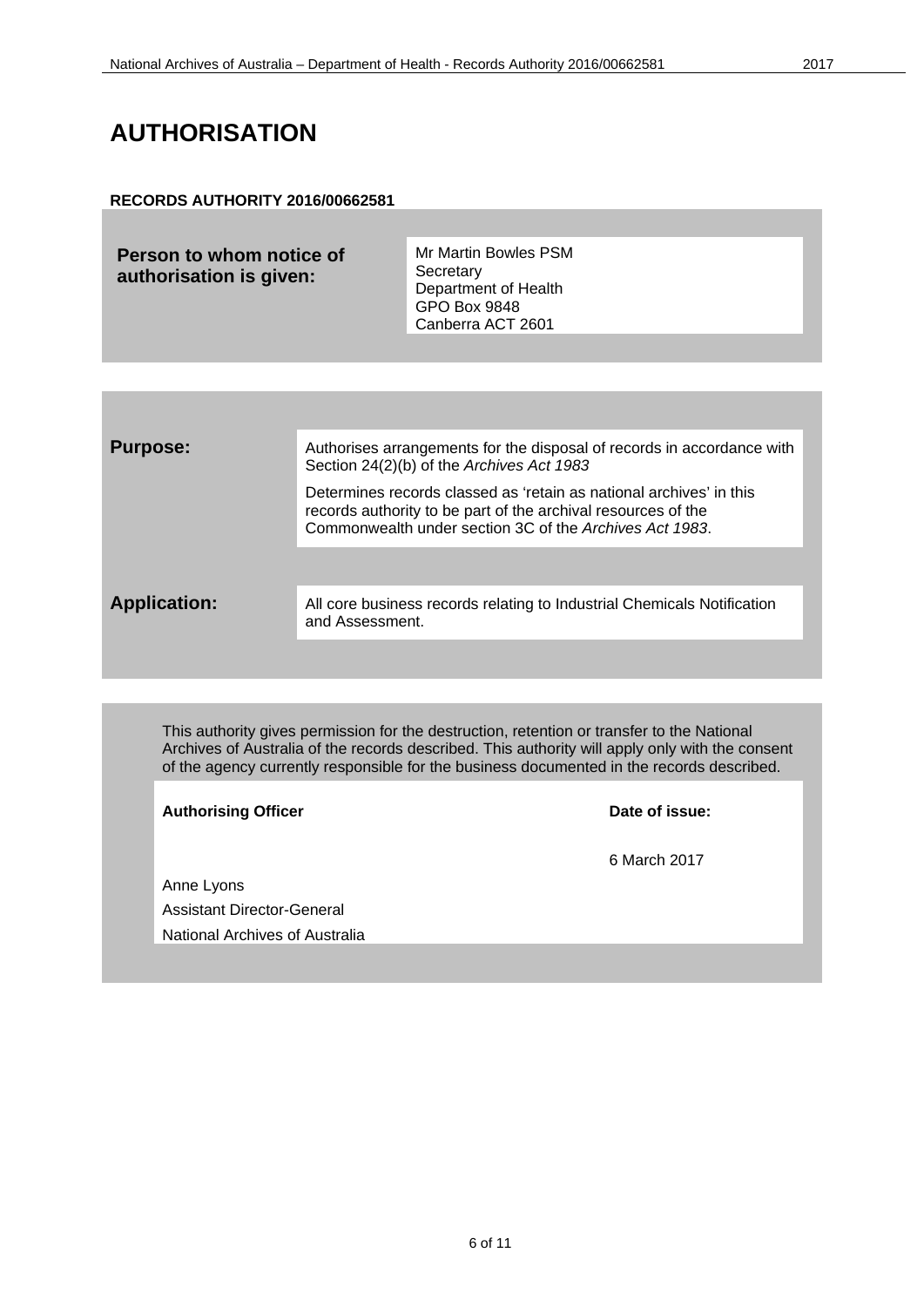<span id="page-6-0"></span>The core business of managing a notification and assessment system to protect the health of the public, workers and the environment from the harmful effects of industrial chemicals through: risk assessment and recommendations (including advice to the Minister regarding declaration of priority existing chemicals, and listing chemicals with conditions of use); issuing permits for the importation, use or manufacture of industrial chemicals; regulatory actions and monitoring (including secondary notification assessment where an importer or manufacturer has become aware of circumstances warranting reassessment); and establishing and enforcing national standards for the importation and manufacture of cosmetics.

*Industrial chemicals do not include veterinary chemical products and substances or mixtures of substances of a kind that are declared by regulations.*

The **core activities** include:

- developing, implementing and evaluating operational policies, strategies and programs; participating in international agreements and conventions;
- coordinating and participating in committees, task forces, conferences and meetings;
- developing and providing advice and other forms of information about industrial chemicals to relevant stakeholders;
- managing visitors to or from foreign countries or related organisations;
- negotiating, establishing, reviewing and managing agreements for the provision of programs or services;
- maintaining a list of chemical approved for use in Australia (currently the Australian Inventory of Chemical Substances);
- managing the declaration and introduction of industrial chemicals as priority existing chemicals;
- processing applications for permits to introduce new industrial chemicals, or for the renewal of existing permits, and issuing permits;
- conducting assessments of industrial chemicals, creating assessment certificates, and providing other reporting;
- processing applications for inclusion on a list of chemical manufacturers and importers approved to manufacture and or import industrial chemicals (currently the Register of Industrial Chemical Introducers), and issuing registration certificates;
- receiving annual reports from registered introducers of industrial chemicals;
- managing the secondary notification of industrial chemicals;
- developing national standards for imported or manufactured cosmetics;
- conducting investigative, compliance and enforcement actions;
- liaising, consulting and exchanging information with stakeholders and organisations;
- collecting information from individuals with access to information relevant to an application or assessment;
- managing the publication of listed chemicals, approved manufacturers and importers (currently the Chemical Gazette); and
- auditing against obligations under relevant legislation, such as auditing new chemical permits to ensure subject chemical is being introduced in accordance with the permit conditions.

The performance of the core business is supported by general activities such as:

- marketing programs and services;
- developing, implementing and reviewing processes, systems and procedures designed to support the core business;
- managing appeals and reviews of decisions;
- developing internal and external reporting;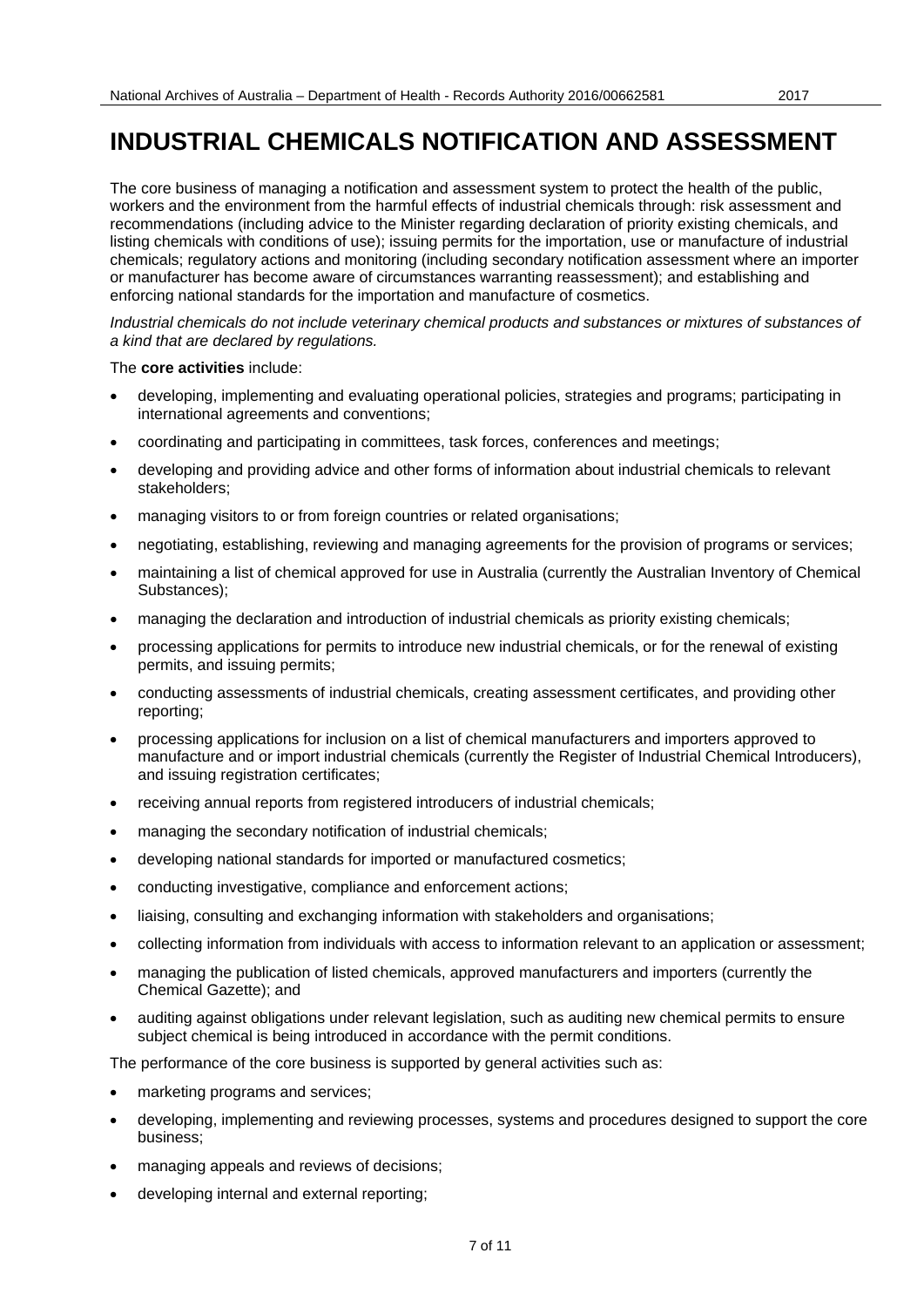- conducting research;
- identifying, assessing and managing risks; and
- managing delegations.

## *Cross references to AFDA Express Records Authority*

*For advice, briefs and submissions to the portfolio Minister, Cabinet submissions and the agency's participation in formal inquiries, use GOVERNMENT RELATIONS.*

*For development of new legislation and amendments to existing legislation, use GOVERNMENT RELATIONS and/or STRATEGIC MANAGEMENT.*

*For the preparation of budget estimates, budget proposals, cost modelling, managing fees, charges and reimbursements, and the Industrial Chemical Account, use FINANCIAL MANAGEMENT.*

*For media releases, use COMMUNITY RELATIONS and/or GOVERNMENT RELATIONS.*

*For the procurement of goods and services, including contractors and consultants, use PROCUREMENT.*

*For the drafting, publication and distribution of agency publications, including the Chemical Gazette, newsletters, brochures etc, use PUBLICATION.*

*For the development of the agency service charter, use COMMUNITY RELATIONS.*

*For the annual survey conducted to assess services against standards set out in the service charter, use COMMUNITY RELATIONS.*

*For complaints or congratulations regarding the agency's services, use COMMUNITY RELATIONS.*

*Cross references to other records authorities*

*For the establishment and management of advisory groups, use ADVISORY BODIES (GRA 26).* 

*For the management of grants, use GRANT MANAGEMENT (GRA 28).*

*For developing and executing formal contracts under seal or deeds, use CONTRACTS UNDER SEAL/DEEDS (GRA 36).*

| Class no | <b>Description of records</b>                                                                                                                                                                                                              | <b>Disposal action</b> |
|----------|--------------------------------------------------------------------------------------------------------------------------------------------------------------------------------------------------------------------------------------------|------------------------|
| 62248    | The following significant records documenting:                                                                                                                                                                                             | Retain as national     |
|          | high-level reviews of the core activities, including national and<br>$\bullet$<br>sector-wide reviews and major internal reviews. Includes final<br>review reports, recommendations, major drafts, submissions and<br>supporting research. | archives               |
|          | the Australian Inventory of Chemical Substances ('Inventory'),<br>$\bullet$<br>including its development and maintenance.                                                                                                                  |                        |
|          | the declaration of a priority existing chemical by the Minister,<br>$\bullet$<br>including:                                                                                                                                                |                        |
|          | recommendations made by the agency head;                                                                                                                                                                                                   |                        |
|          | publication notices in the Chemical Gazette;<br>$\bullet$                                                                                                                                                                                  |                        |
|          | agency responses to the identification of the introduction of<br>priority existing chemicals without approval, or without an<br>application for a chemical assessment; and                                                                 |                        |
|          | decisions made to prohibit any activity involving a priority<br>$\bullet$<br>existing chemical by an importer or manufacturer of<br>industrial chemicals.                                                                                  |                        |
|          | the details of each industrial chemical making up a trade name<br>$\bullet$<br>product. Includes correspondence with any persons or applicants                                                                                             |                        |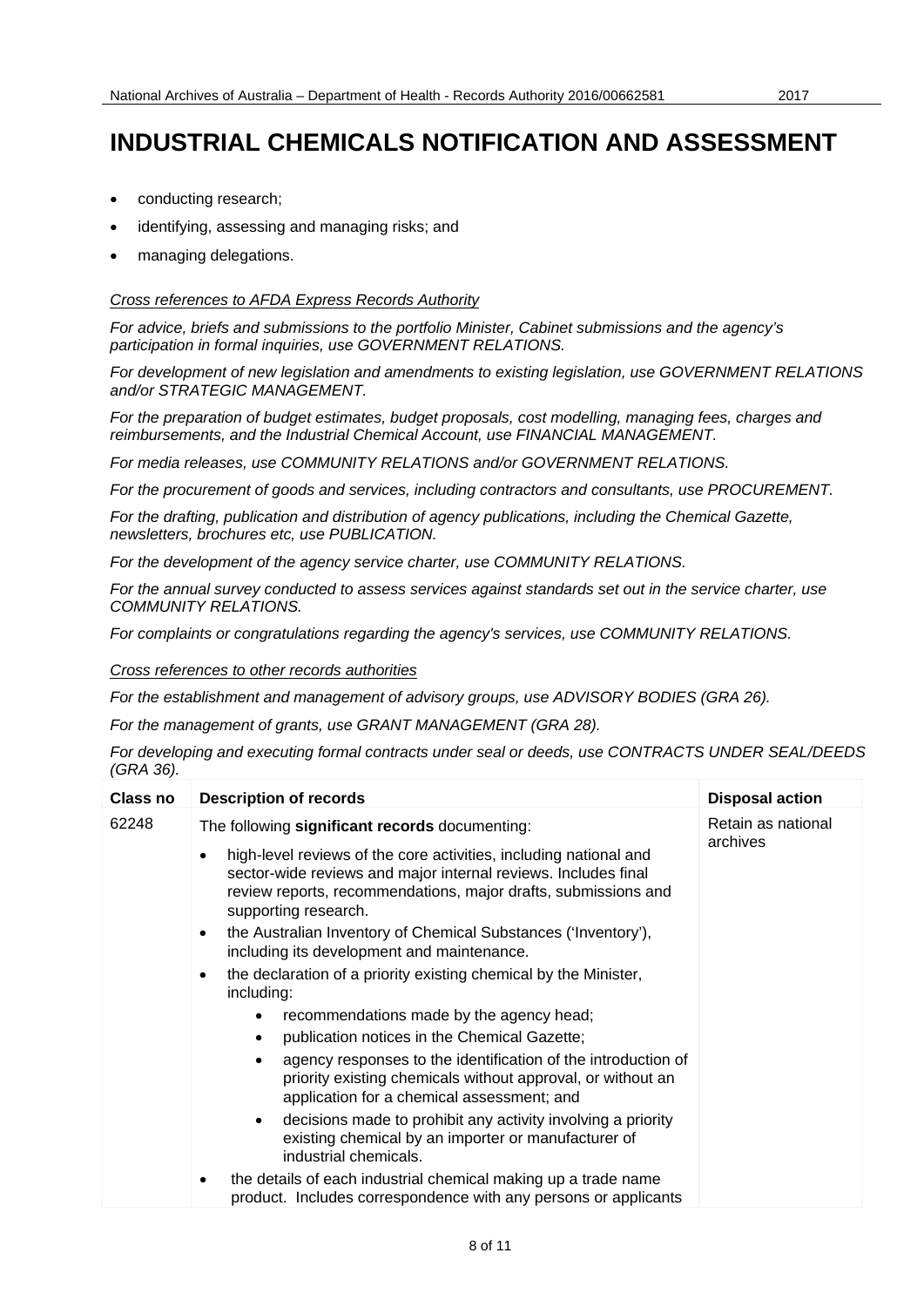| <b>Class no</b> | <b>Description of records</b>                                                                                                                                                                                                                                                                                                           | <b>Disposal action</b> |
|-----------------|-----------------------------------------------------------------------------------------------------------------------------------------------------------------------------------------------------------------------------------------------------------------------------------------------------------------------------------------|------------------------|
|                 | responsible for the manufacture of the product.<br>the receipt and processing of applications, including joint<br>applications, for the importation or manufacture of new industrial<br>chemicals and the renewal of existing approvals.                                                                                                |                        |
|                 | the assessment of the risks to occupational health and safety, to<br>$\bullet$<br>public health or to the environment from the use, storage, handling<br>or disposal that could be associated with the importation,<br>manufacture or use of industrial chemicals, including:<br>advice from other agencies concerning an assessment or |                        |
|                 | application for the introduction of industrial chemicals;<br>confirmation that a foreign scheme or a notification law in<br>٠<br>force in a State or Territory meets the requirements for a<br>chemical assessment; and                                                                                                                 |                        |
|                 | assessment methodologies used.<br>$\bullet$                                                                                                                                                                                                                                                                                             |                        |
|                 | details of industrial chemicals notified under the former Interim<br>Notification Scheme.                                                                                                                                                                                                                                               |                        |
|                 | managing permits and assessment certificates, including:<br>٠                                                                                                                                                                                                                                                                           |                        |
|                 | the transfer of an assessment certificate, for the<br>introduction of an industrial chemical, to a new holder;                                                                                                                                                                                                                          |                        |
|                 | the revoking of permits for the introduction of industrial<br>chemicals;                                                                                                                                                                                                                                                                |                        |
|                 | summary records supporting the core activities, such as those<br>$\bullet$<br>consolidating results of data collection activities, including registers<br>or datasets and associated information such as lists of                                                                                                                       |                        |
|                 | industrial chemicals in respect of which an assessment<br>certificate is in place;                                                                                                                                                                                                                                                      |                        |
|                 | chemicals in respect of which controlled use permits are in<br>$\bullet$<br>force, including the conditions of use to which those<br>permits are subject; and                                                                                                                                                                           |                        |
|                 | low volume chemicals that are introduced or<br>$\bullet$<br>manufactured.                                                                                                                                                                                                                                                               |                        |
|                 | annual reports received from the introducers of a new industrial<br>chemical, describing the chemical name, and the volume<br>introduced, including:                                                                                                                                                                                    |                        |
|                 | applications for the exemption from publication of some or<br>all of the information stated in the report; and                                                                                                                                                                                                                          |                        |
|                 | information collated from annual reports in the form of a<br>$\bullet$<br>summary list, including the names and volumes of the<br>chemicals included in each report.                                                                                                                                                                    |                        |
|                 | managing the secondary notification of an industrial chemical that<br>has already been assessed, including:                                                                                                                                                                                                                             |                        |
|                 | correspondence or written notices to a person who fails to<br>give secondary notification of a chemical suspending any<br>assessment certificate or introduction permit held by that<br>person, or prohibiting the importation and manufacture of<br>the chemical by that person;                                                       |                        |
|                 | the collection of information, following the publication of a<br>notice in the Chemical Gazette, from persons who are not<br>required to give secondary notification of the chemical but                                                                                                                                                |                        |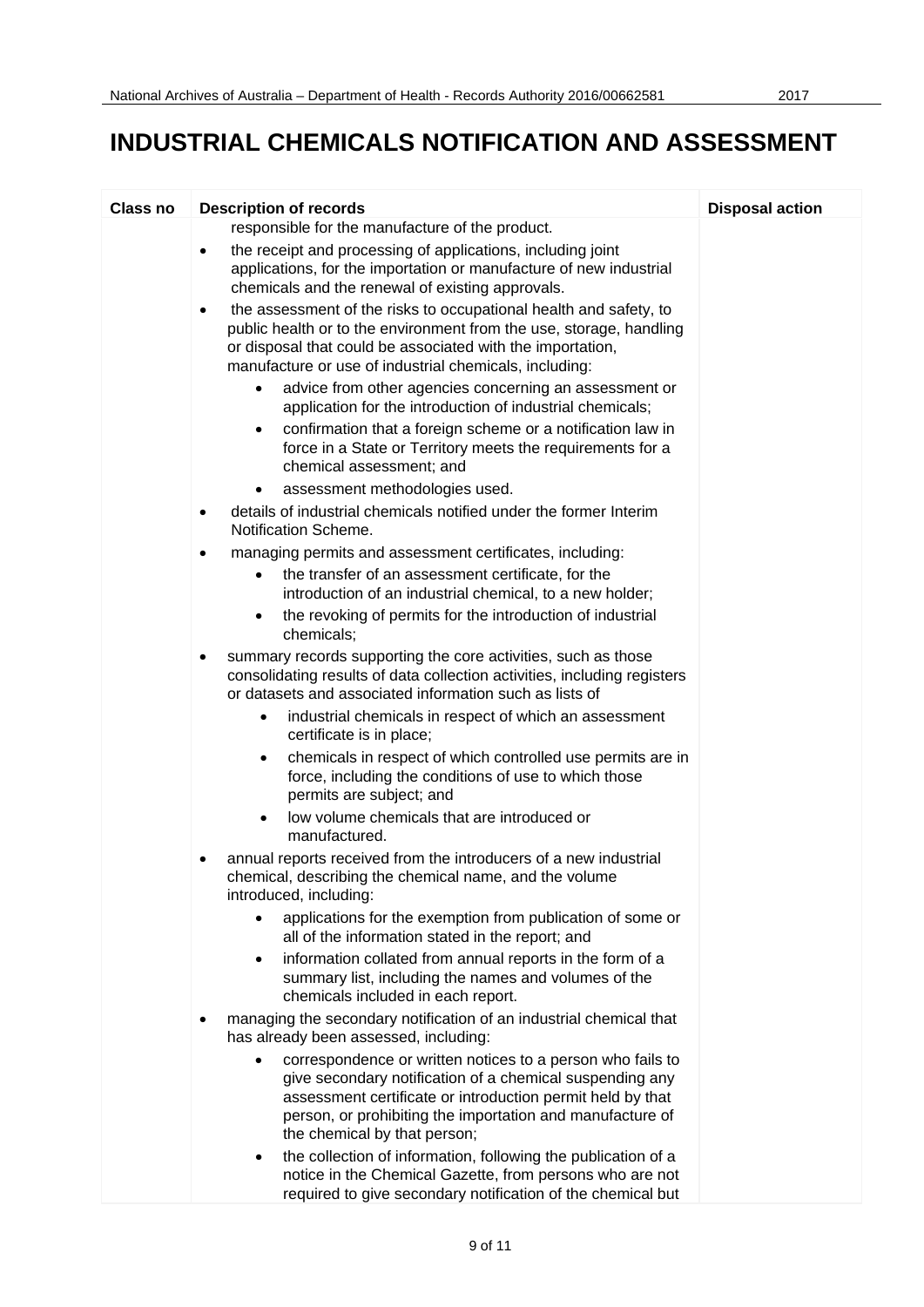| <b>Class no</b> | <b>Description of records</b>                                                                                                                                                                                                                                                                                                                                                                                                                                                                                                                                                                                                                                                                                                                                                                                                                                                                                                                                                                                                                                                                                                                                                                                                                                                                                                                                                                                                                                                                                                                                                                                                                                                                                                                                                                                                                                                                                                                                                                                                                | <b>Disposal action</b>                |
|-----------------|----------------------------------------------------------------------------------------------------------------------------------------------------------------------------------------------------------------------------------------------------------------------------------------------------------------------------------------------------------------------------------------------------------------------------------------------------------------------------------------------------------------------------------------------------------------------------------------------------------------------------------------------------------------------------------------------------------------------------------------------------------------------------------------------------------------------------------------------------------------------------------------------------------------------------------------------------------------------------------------------------------------------------------------------------------------------------------------------------------------------------------------------------------------------------------------------------------------------------------------------------------------------------------------------------------------------------------------------------------------------------------------------------------------------------------------------------------------------------------------------------------------------------------------------------------------------------------------------------------------------------------------------------------------------------------------------------------------------------------------------------------------------------------------------------------------------------------------------------------------------------------------------------------------------------------------------------------------------------------------------------------------------------------------------|---------------------------------------|
|                 | who may be able to provide information about the chemical<br>specified in the notice; and<br>a list of chemicals requiring, or previously required,<br>$\bullet$<br>secondary notification.<br>the development of standards for cosmetics imported into, or<br>٠<br>manufactured in, Australia and the enforcement of those<br>standards. Includes records of stakeholder engagement, drafts,<br>consultation and review.<br>the disclosure of exempt information in response to an inquiry,<br>$\bullet$<br>whether through consultation or otherwise. Includes<br>correspondence with relevant stakeholders and written notices of a<br>decision to disclose.<br>international agreements, memorandums of understanding (MoU),<br>٠<br>conventions, instruments and the like relating to the international<br>regulation of chemicals.<br>international committees, councils, and consultative groups, where<br>٠<br>the agency provides the Secretariat, is the Commonwealth's main<br>representative, plays a leading role, or where the Minister or<br>agency head has voting rights. Includes documents establishing<br>the committee, agenda, final versions of minutes, reports and<br>supporting documentation such as briefing and discussion papers.<br>the proceedings and official reports of high level international<br>$\bullet$<br>conferences, either hosted by the Department or where the<br>Minister or agency head is the Australian representative.<br>the receipt or provision of advice and other forms of information<br>٠<br>about industrial chemicals to Commonwealth, State and Territory<br>bodies responsible for the regulation of industrial chemicals.<br>the development, implementation and evaluation of all other<br>$\bullet$<br>programs, strategies, and plans in support of or in relation to the<br>core business.<br>final versions of speeches presented by senior staff; and<br>٠<br>appeals and reviews that set a precedent or lead to changes in<br>$\bullet$<br>legislation or practices. |                                       |
| 62249           | Records documenting:<br>the receipt and processing of applications, including renewal<br>$\bullet$<br>applications, for inclusion in the Register of Industrial Chemical<br>Introducers. Includes an assessment of the registration charge,<br>requests for reviews of the assessment, waiver or remissions of<br>charges;<br>the allotment of registration numbers, the creation and issuing of<br>$\bullet$<br>registration certificates, and correspondence with and notices to<br>applicants;<br>the development and maintenance of the Register of Industrial<br>$\bullet$<br>Chemical Introducers. Includes endorsements;<br>statements provided by introducers detailing the value of relevant<br>$\bullet$<br>industrial chemicals introduced in a given period;<br>the transfer of registrations;<br>$\bullet$                                                                                                                                                                                                                                                                                                                                                                                                                                                                                                                                                                                                                                                                                                                                                                                                                                                                                                                                                                                                                                                                                                                                                                                                                      | Destroy 25 years<br>after last action |